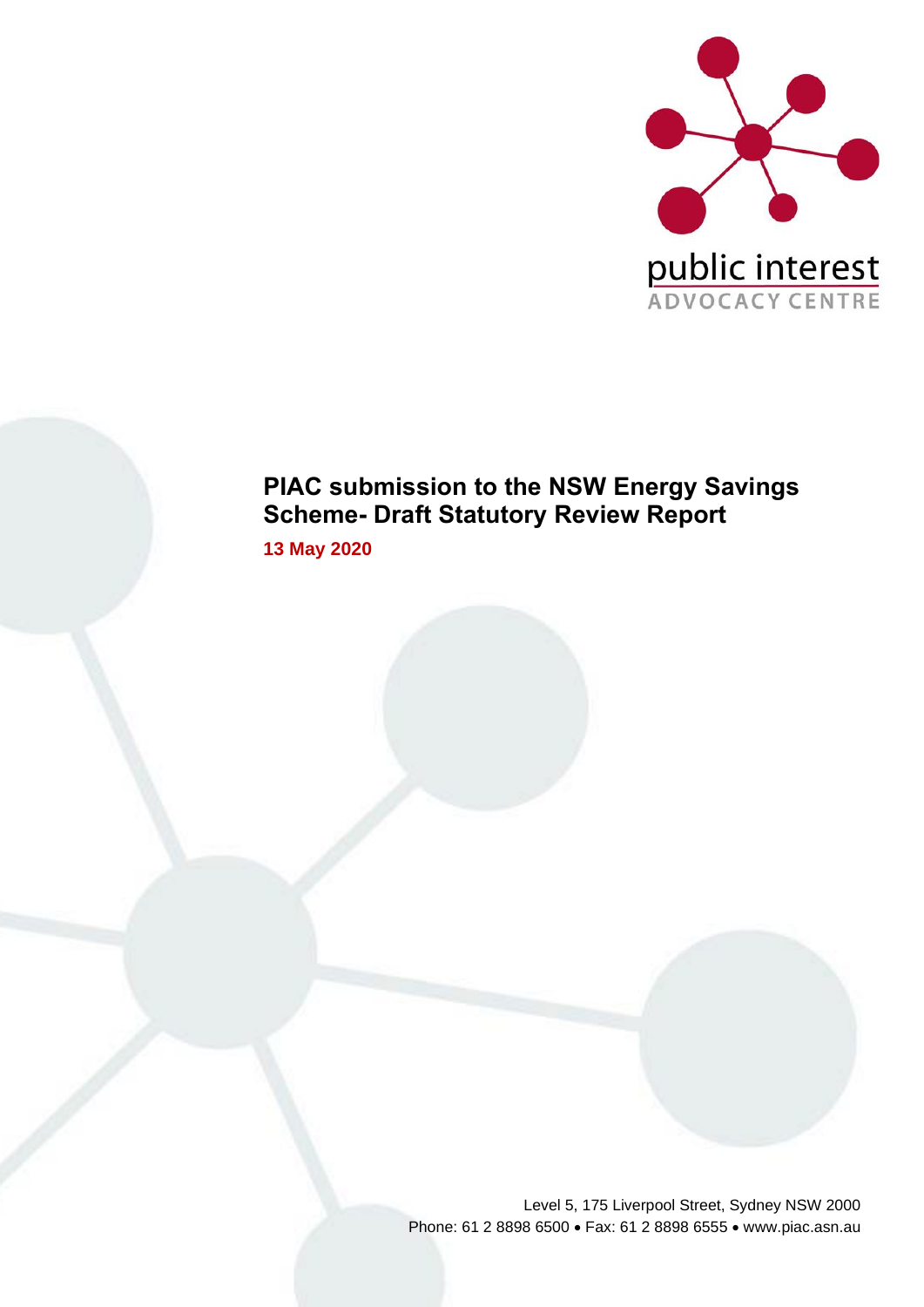## **About the Public Interest Advocacy Centre**

The Public Interest Advocacy Centre (PIAC) is an independent, non-profit legal centre based in Sydney.

Established in 1982, PIAC tackles barriers to justice and fairness experienced by people who are vulnerable or facing disadvantage. We ensure basic rights are enjoyed across the community through legal assistance and strategic litigation, public policy development, communication and training.

## **Energy and Water Consumers' Advocacy Program**

The Energy and Water Consumers' Advocacy Program (EWCAP) represents the interests of lowincome and other residential consumers of electricity, gas and water in New South Wales. The program develops policy and advocates in the interests of low-income and other residential consumers in the NSW energy and water markets. PIAC receives input from a community-based reference group whose members include:

- NSW Council of Social Service:
- Combined Pensioners and Superannuants Association of NSW;
- Ethnic Communities Council NSW;
- Salvation Army;
- Physical Disability Council NSW;
- Anglicare;
- Good Shepherd Microfinance;
- Financial Rights Legal Centre;
- Affiliated Residential Park Residents Association NSW;
- Tenants Union;
- The Sydney Alliance; and
- Mission Australia.

### **Contact**

Thea Bray Public Interest Advocacy Centre Level 5, 175 Liverpool St Sydney NSW 2000

T: (02) 8898 6550 E: tbray@piac.asn.au

#### Website: [www.piac.asn.au](http://www.piac.asn.au/)



Public Interest Advocacy Centre

@PIACnews

The Public Interest Advocacy Centre office is located on the land of the Gadigal of the Eora Nation.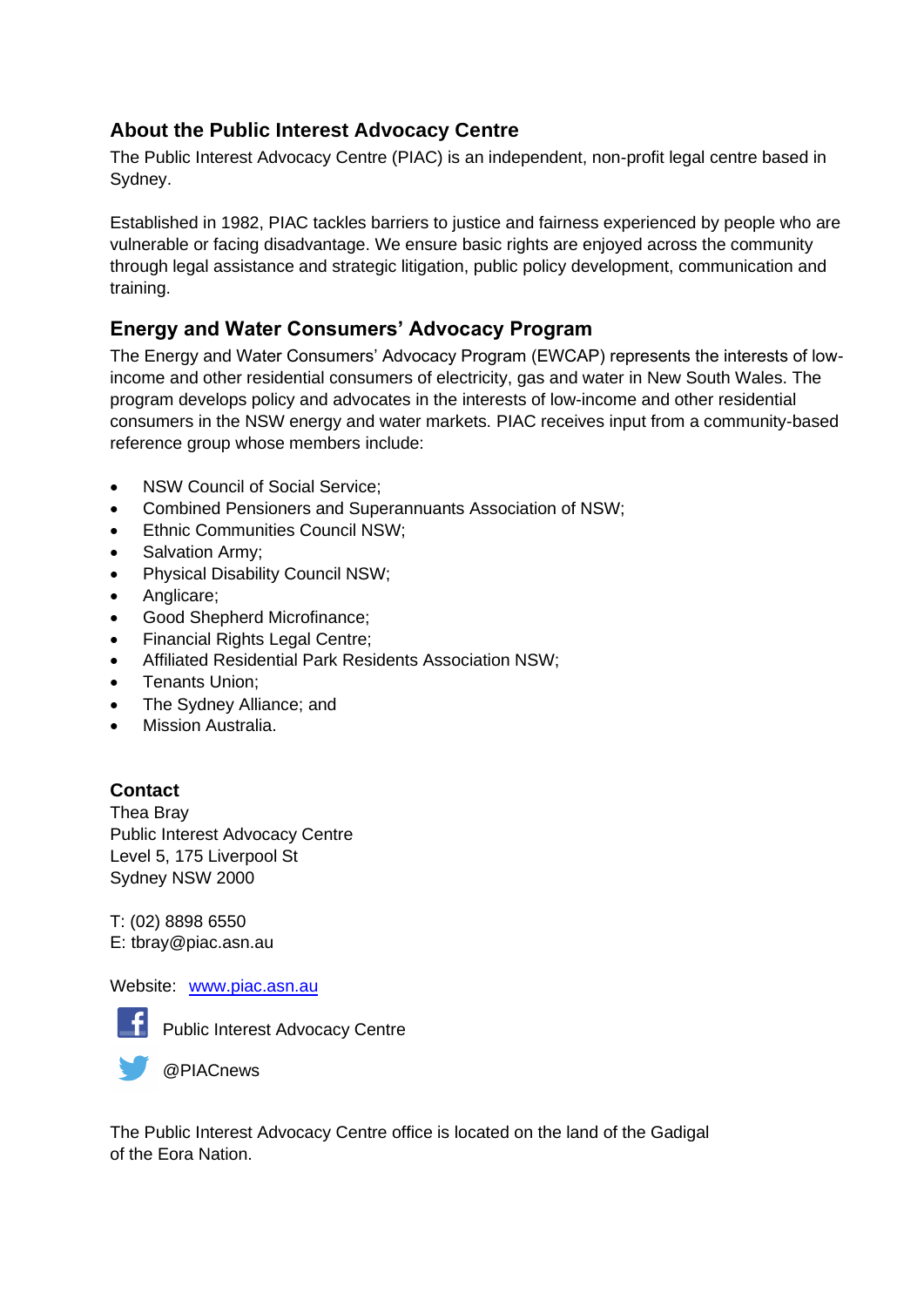# **Contents**

| 1. |                                                                                                                                            |  |  |
|----|--------------------------------------------------------------------------------------------------------------------------------------------|--|--|
| 2. | Objective 1 – to create a financial incentive to reduce the consumption of                                                                 |  |  |
|    | 2.1<br>2.2                                                                                                                                 |  |  |
| 3. | Objective 2 (a) – to assist households and businesses to reduce electricity                                                                |  |  |
|    | 3.1<br>3.2                                                                                                                                 |  |  |
| 4. | Objective 2 (b) – to complement any national scheme for carbon pollution<br>reduction by making the reduction of greenhouse gas emissions  |  |  |
|    | 4.1<br>4.2                                                                                                                                 |  |  |
| 5. | Objective 2 (c) – to reduce the cost of, and the need for, additional energy<br>generation, transmission and distribution infrastructure 7 |  |  |
|    | 5.1<br>5.2                                                                                                                                 |  |  |
| 6. | Whether the overall scheme design remains appropriate for securing                                                                         |  |  |
| 7. |                                                                                                                                            |  |  |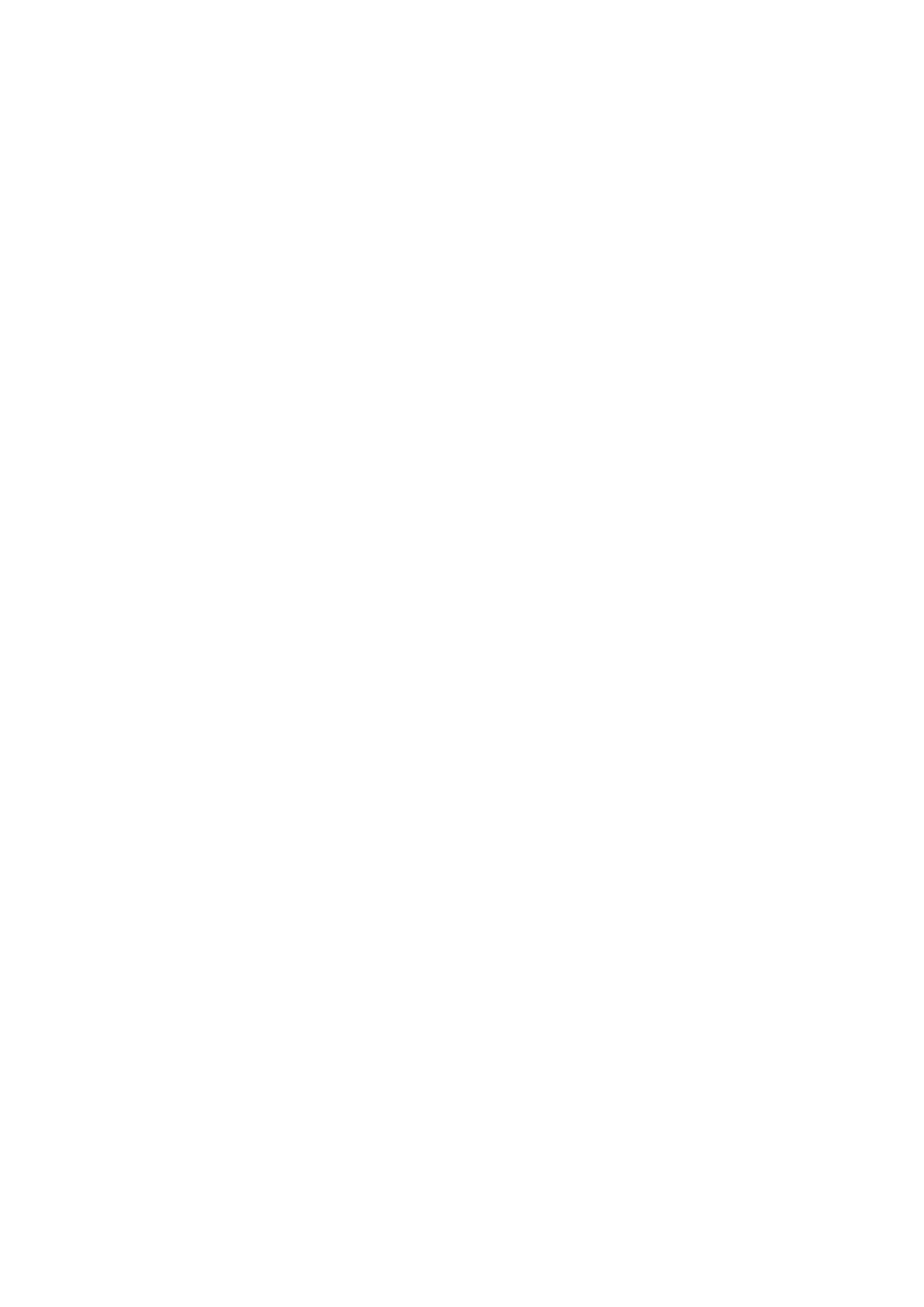## **Summary of recommendations**

#### *Recommendation 1*

*Expand the list of eligible residential activities in the ESS, prioritising activities which improve the thermal performance of dwellings and create the biggest savings.* 

#### *Recommendation 2*

*Set a household target for the ESS to ensure a higher number of residential retrofits are undertaken.* 

#### *Recommendation 3*

*Create incentives, such as a constraint area factor, to encourage ESS services in areas which would benefit most from a reduced load.* 

#### *Recommendation 4*

*Set a sub-target for the ESS to ensure inclusion of low income households. Eligibility criteria should be broader than just concession card holders and include people in retailer hardship programs and holders of Low Income Health Care Cards.* 

#### *Recommendation 5*

*Additional financial support should be included for low income participants as well as access to No Interest Loans to repay upfront costs in manageable ways.*

#### *Recommendation 6*

*Coordinate the ESS with other energy efficiency programs such as the Trajectory for Low Income Homes, energy efficiency disclosure at time of sale/lease and minimum rental standards to develop the market for certificates, improve the uptake rates of the ESS and increase its impact.*

#### *Recommendation 7*

*Match or refer participants of ESS to other programs such as the Appliance Replacement Offer, Empowering Homes Program and Energy Switch and vice versa to enhance uptake of all programs and outcomes for households.*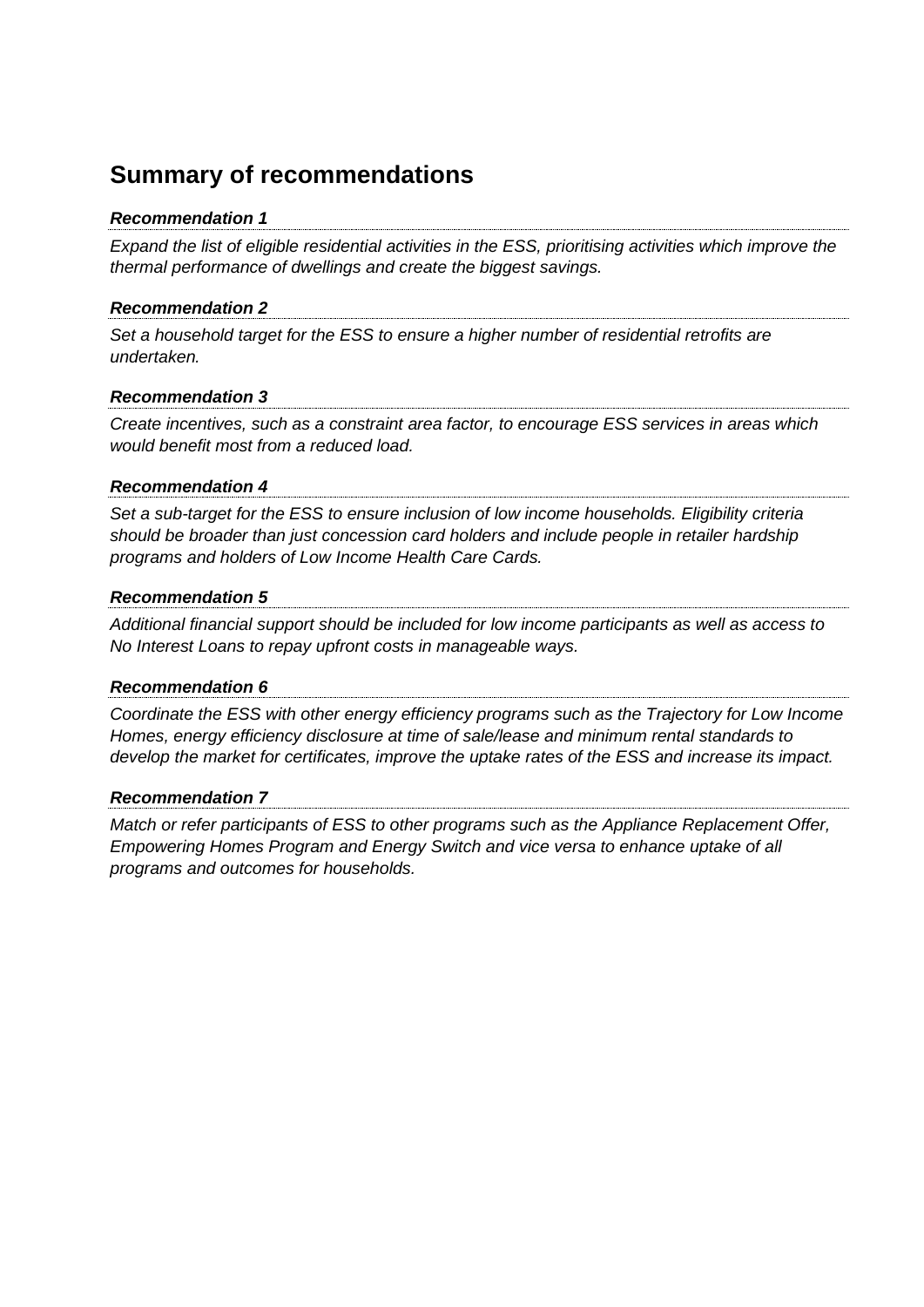# <span id="page-5-0"></span>**1. Introduction**

PIAC supports the Energy Saving Scheme (ESS) as a mechanism to deliver energy savings for NSW households.

Energy efficiency is an effective way to provide financial benefits to households who have energy saving actions undertaken as well as, to a lesser degree, all households due to network savings. Energy bills continue to be of high concern for NSW households and ways to alleviate this cost of living pressure should be a priority for the NSW Government.

As well as being a climate mitigation tool, when steps are taken to make dwellings more comfortable and resilient during extreme temperatures energy efficiency is an essential climate adaptation tool. Heating and cooling are usually the largest component of a household's energy use, and with a changing climate and the projections of more extreme weather, households are likely to pay even more to keep their homes comfortable. To address this, the ESS should include and prioritise energy efficiency measures which improve the thermal performance of a dwelling as well as the replacement of old, inefficient heaters and air conditioners. This would reduce energy use as well as help protect the health of people who limit their use of mechanical heating or cooling beyond what is comfortable or safe for them to save money.

A substantial energy efficiency retrofit program delivered via the ESS would be a powerful post COVID-19 stimulus project that would deliver long term benefits to households, create jobs and economic activity as well as contribute to addressing climate change. The ESS could be linked to other programs such as the Trajectory for Low Income Homes, energy efficiency disclosure at time of sale/lease and minimum rental standards. This would help remove barriers to energy efficiency uptake and produce myriad benefits for households and the economy.

## <span id="page-5-1"></span>**2. Objective 1 – to create a financial incentive to reduce the consumption of electricity by encouraging energy saving activities**

## <span id="page-5-2"></span>**2.1 Whether the policy objectives are being met**

This objective is only being partially met because the ways households can benefit and the number of households who can directly benefit are limited.

### **2.1.1 Limited number of activities**

While businesses can benefit from a number of activities in the scheme, currently the only measure households can access is halogen downlight replacement and this is further limited by upfront costs and minimum requirements.

At least one approved ESS supplier (the only supplier we found on the ESS website who is active in Sydney) requires a minimum of 15 halogen lights to replace, limiting participation to people with larger homes and/or homes with many downlights (which tend to be newer homes).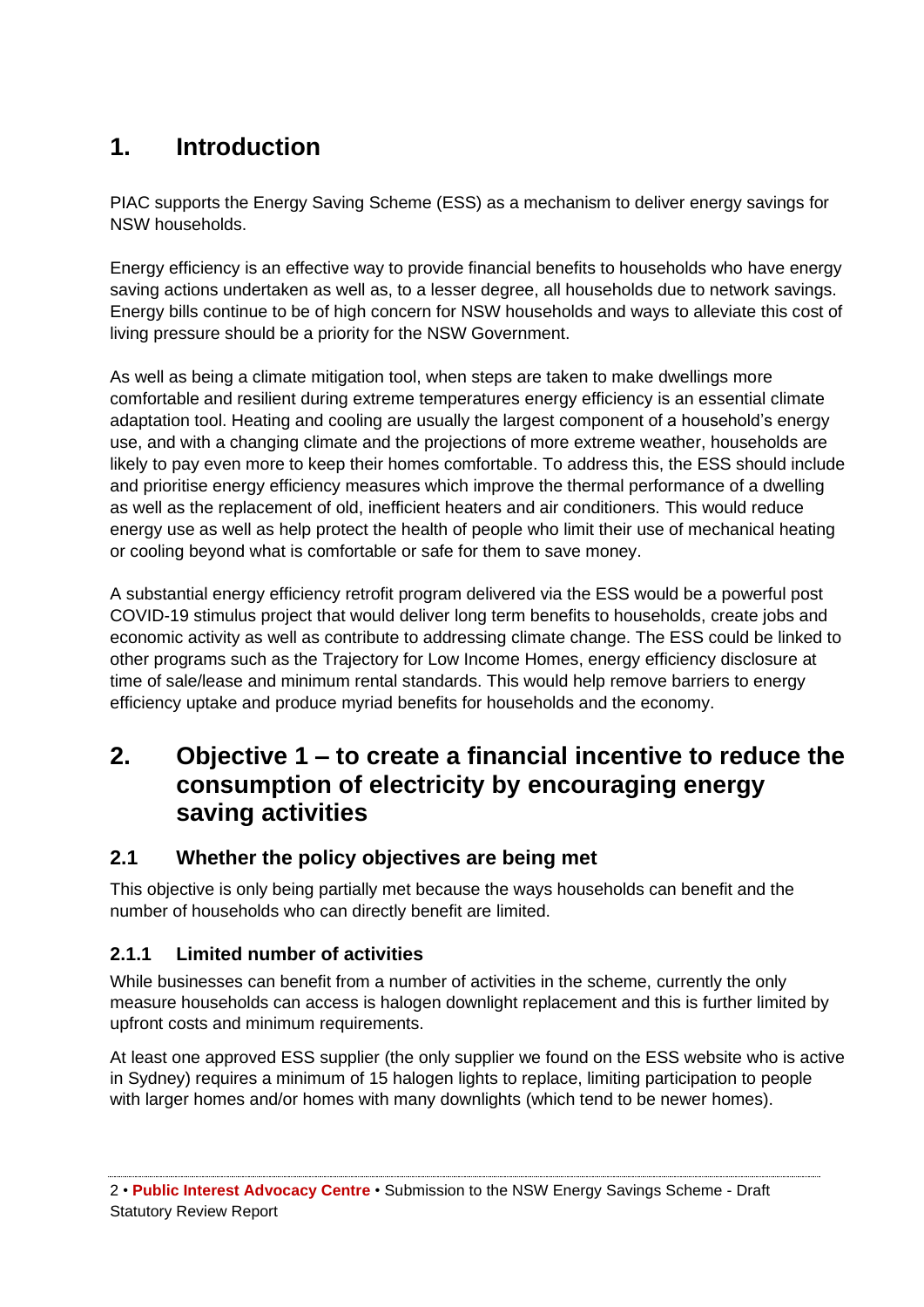This supplier has an upfront cost of at least \$284.85 (15 lights changed at \$18.99 each). This upfront cost would be difficult to manage for many low income households and may exclude them from participating. For renters, even if the upfront cost could be managed, there is no guarantee they will benefit from the lifetime savings of the lights, reducing their incentive to participate.

Lighting is not the 'low hanging fruit' in energy efficiency that it once was, as many households already have energy efficient lights. Thus lighting does not generally represent a large portion of a residential energy bill and improving lighting alone will not achieve substantial energy savings.

Replacement of air conditioners broadened the scheme somewhat (particularly with a goal to remove barriers to eligibility for many households), but it is noted this activity has been suspended.

Additional activities need to be introduced to the ESS to achieve broader energy savings and assist more households. In particular, activities which improve the thermal performance of homes (and keep their occupants safer in weather extremes) and measures which generate the largest energy savings, such as replacement of mechanical heating and cooling appliances and hot water heaters, should be prioritised. Additional assistance should be provided to ensure low income households can access these activities. Activities could include:

- weather sealing;
- insulation;
- thermally efficient window treatments;
- reverse cycle air conditioners;
- non-fixed efficient heaters to replace inefficient (and less safe and healthy) heaters such as fan heaters;
- heat pump or solar water heaters to replace electric water heaters;
- switching appliances from gas to efficient electric (and disconnecting gas where practical and cost effective);
- stand by controllers;
- in home energy display units;
- large appliance swaps, such as fridges; and
- electric vehicle charging infrastructure.

#### *Recommendation 1*

*Expand the list of eligible residential activities in the ESS, prioritising activities which improve the thermal performance of dwellings and create the biggest savings.* 

#### **2.1.2 Services are available in limited areas**

There appear to be few approved suppliers providing services to households and in many parts of NSW, the service for households appears to be unavailable. PIAC entered various NSW postcodes into the 'Find an Approved supplier in your area' for household services on the ESS website and found there are substantial areas of NSW where there are no service providers, including in large residential areas such as Wollongong.

To improve this, a target number of households to reach should be set so the benefits of the scheme are less skewed towards commercial upgrades.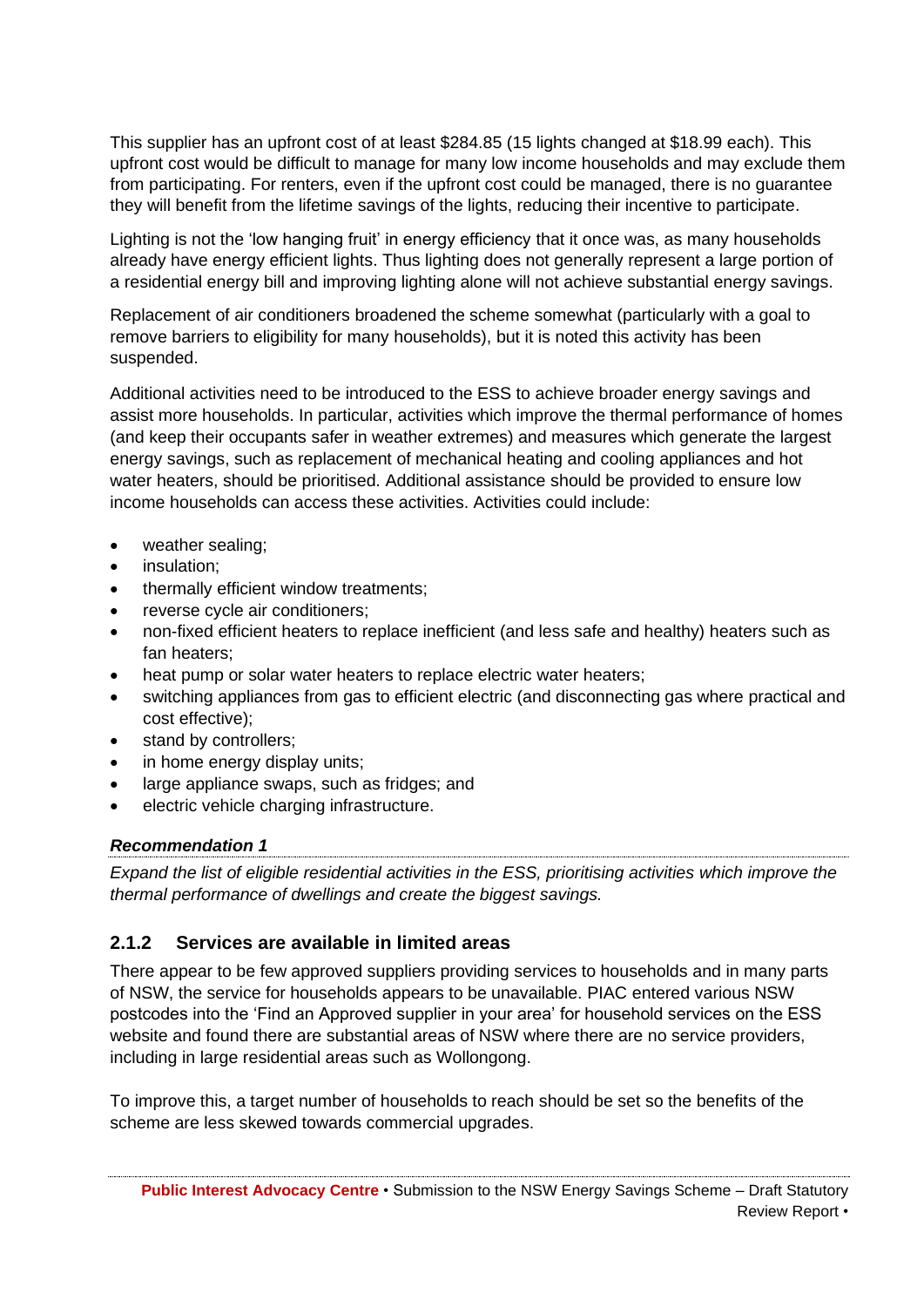#### *Recommendation 2*

*Set a household target for the ESS to ensure a higher number of residential retrofits are undertaken.* 

Energy system benefits can be increased if energy saving activities are undertaken in areas where there are constraint issues. Additional incentives, such as a high constraint area factor should be implemented. As constrained areas are often regional, this would also help address the issue of low service provision in some regional areas.

#### *Recommendation 3*

*Create incentives, such as a constraint area factor, to encourage ESS services in areas which would benefit most from a reduced load.* 

#### **2.1.3 Ways to make the program more inclusive**

Households which stand to benefit most from energy efficiency measures are the least likely to participate, often because they cannot afford the upfront cost or do not have appliances which qualify. The Report notes there are other NSW Government programs which are targeted at low income households. However, these programs have eligibility requirements, such as having a concession card, which means other low income households are unable to access energy savings programs. Many of these households, such as working families and renters, have limited capacity to control their energy usage and struggle to pay their energy bills and would benefit from participating in the ESS.

To make the ESS more inclusive for NSW households, mechanisms to overcome barriers to participation need to be introduced. A target for low income households would ensure the inclusion of households most in need. Eligibility should be broader than concession card holders to include people who are in a retailer hardship plan and holders of the Low Income Health Care Card.

#### *Recommendation 4*

*Set a target for the ESS to ensure inclusion of low income households. Eligibility criteria should be broader than just concession card holders and include people in retailer hardship programs and holders of Low Income Health Care Cards.* 

The upfront cost of energy efficient products is a barrier to more households participating and benefiting. Additional financial support should be included for low income participants, as well as access to No Interest Loans to repay upfront costs in manageable ways.

#### *Recommendation 5*

*Additional financial support should be included for low income participants as well as access to No Interest Loans to repay upfront costs in manageable ways.*

Coordinating the ESS with other energy efficiency programs such as the Trajectory for Low Income Homes, energy efficiency disclosure at time of sale/lease and minimum rental standards would develop the market for certificates, reduce customer acquisition costs and increase the uptake rates and impact of the ESS. Coordinating with the Trajectory for Low Income Homes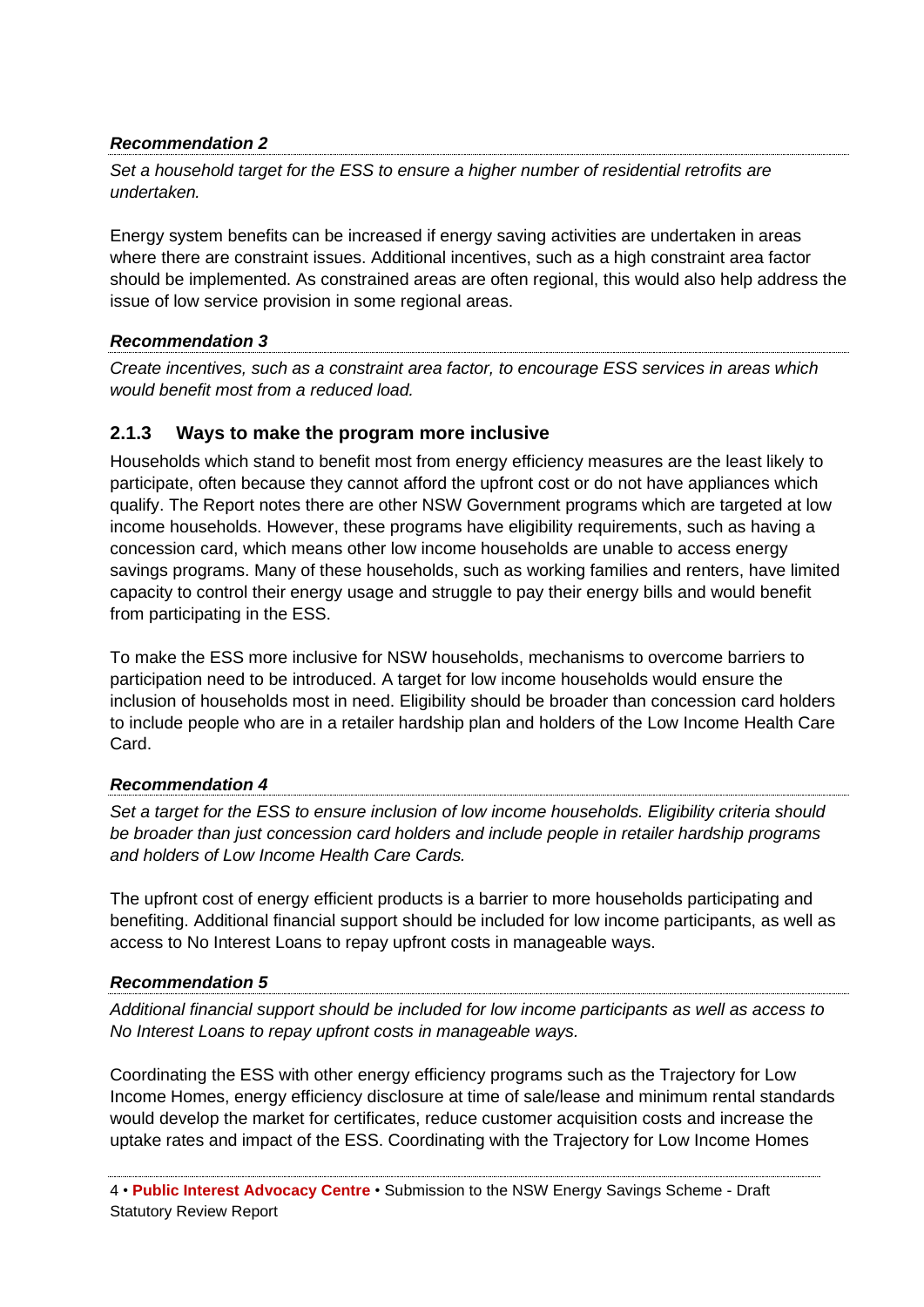would provide a good starting point for people who have had an assessment scorecard undertaken to begin to improve the energy efficiency of their home. Coordinating the ESS with energy efficiency disclosure at time of sale/lease would incentivise property owners to undertake ESS measures in time for a sale or lease, while coordinating it with minimum rental standards would help address the split incentive barrier for energy efficiency uptake in rental properties.

#### *Recommendation 6*

*Coordinate the ESS with other energy efficiency programs such as the Trajectory for Low Income Homes, energy efficiency disclosure at time of sale/lease and minimum rental standards to develop the market for certificates, improve the uptake rates of the ESS and increase its impact.*

Participating households can save more and the ESS can be more effective by matching households with other energy saving programs they are eligible for (such as the Appliance Replacement Offer and Empowering Homes Program) as well as Service NSW's Energy Switch. Participants in these programs should likewise be referred to the ESS services as appropriate.

#### *Recommendation 7*

*Match or refer participants of ESS to other programs such as the Appliance Replacement Offer, Empowering Homes Program and Energy Switch and vice versa to enhance uptake of all programs and outcomes for households.*

### <span id="page-8-0"></span>**2.2 Whether the policy objectives remain valid**

The barriers to increasing energy efficiency for households remain, particularly the financial barriers of upfront costs and rental split incentives.

## <span id="page-8-1"></span>**3. Objective 2 (a) – to assist households and businesses to reduce electricity consumption and electricity costs**

### <span id="page-8-2"></span>**3.1 Whether the policy objectives are being met**

Although there are overall benefits for NSW energy consumers and participating households can make more substantial bill savings, many households miss out on assistance to reduce their electricity consumption and electricity costs.

The ESS would more effectively meet this objective if:

- there were more activities to increase savings;
- more areas were covered by suppliers;
- there were residential targets;
- there were targets for low income households and assistance for households who cannot afford the upfront cost;
- the scheme was coordinated with other energy saving programs; and
- participating households were informed about how to use their energy saving equipment effectively.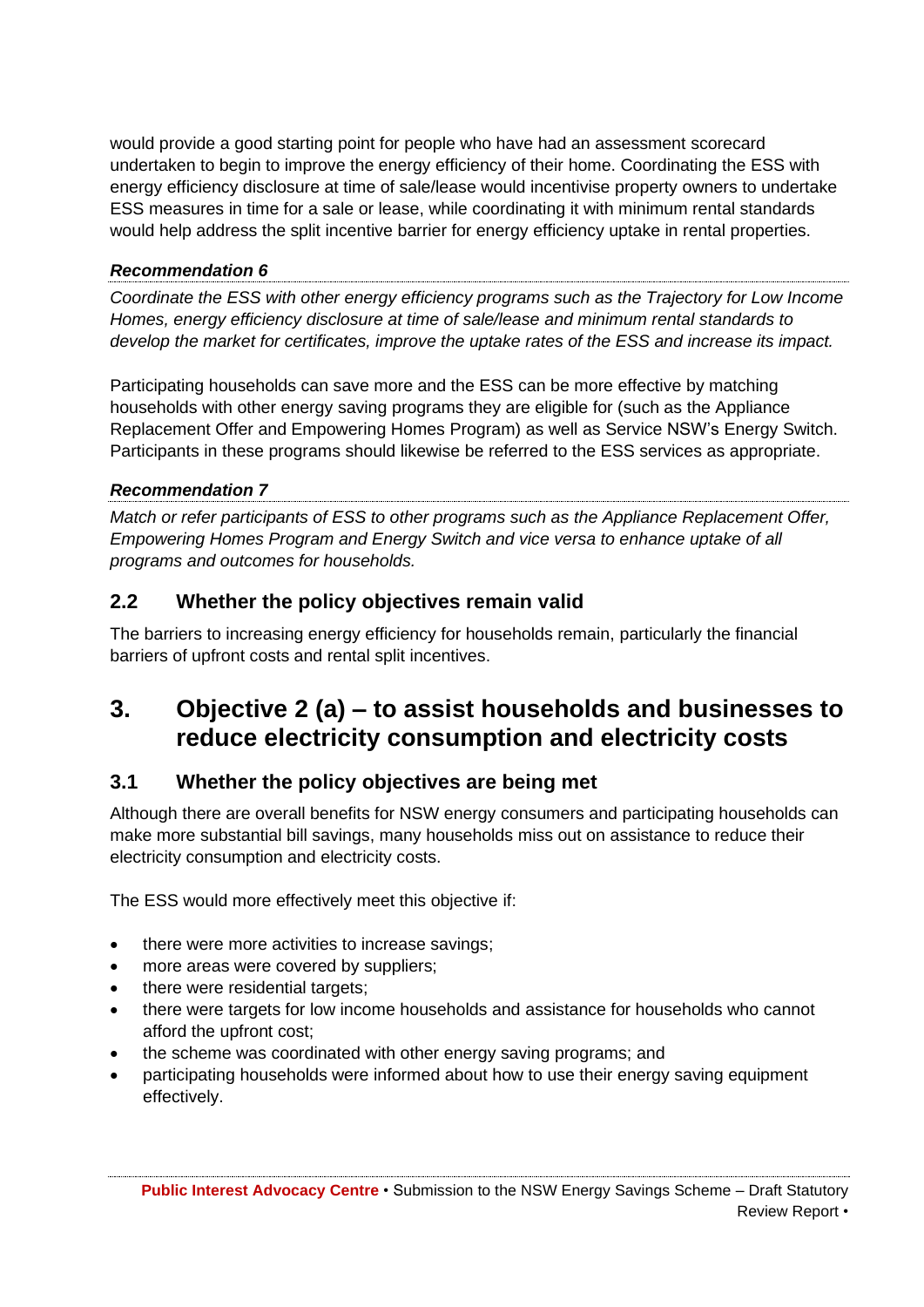## <span id="page-9-0"></span>**3.2 Whether the policy objectives remain valid**

This objective should be changed from 'electricity consumption and electricity costs' to 'energy consumption and energy costs' so gas is included. Without this change there is the potential for a perverse outcome where inefficient gas appliances are not included. This is particularly important giving the changing relative costs (both up-front and ongoing) that increasingly favours electric over gas appliances.

Energy bills remain a pressing concern for households and energy efficiency remains a crucial means to reduce energy consumption (which has overall system benefits) and energy costs.

There are other non-financial barriers the ESS needs to address, including information about which upgrades could be made, how to go about choosing upgrades, and having a trustworthy supplier/installer.

## <span id="page-9-1"></span>**4. Objective 2 (b) – to complement any national scheme for carbon pollution reduction by making the reduction of greenhouse gas emissions achievable at a lower cost**

### <span id="page-9-2"></span>**4.1 Whether the policy objectives are being met**

The ESS could coordinate with national schemes to more effectively reduce greenhouse gas emissions and assist with Australia's international emissions reductions obligations.

For many households the upfront cost of solar or heat pump water heaters is out of reach, even with the Small-scale Renewable Energy Scheme (SRES). Efforts to improve energy efficiency in NSW could be improved if the focus shifted from replacing appliances with a similar appliance (which is particularly a problem in residential tenancies) to replacing inefficient technologies (such as electric hot water systems) with efficient technologies (such as solar or heat pump hot water systems). The ESS could be used as a mechanism to enable this, and work with the SRES to achieve it.

The ESS should also coordinate with the national Trajectory for Low Energy Homes. As the Trajectory scheme progresses, certain actions which are recommended through the Residential Energy Scorecard (or whatever the final delivery tool may be) could form part of the ESS to remove as many barriers to households implementing energy efficiency as possible.

## <span id="page-9-3"></span>**4.2 Whether the policy objectives remain valid**

Federal requirements to reduce greenhouse gas emissions as part of the Paris Agreement remain. Energy efficiency is still an important way to cost effectively meet these requirements.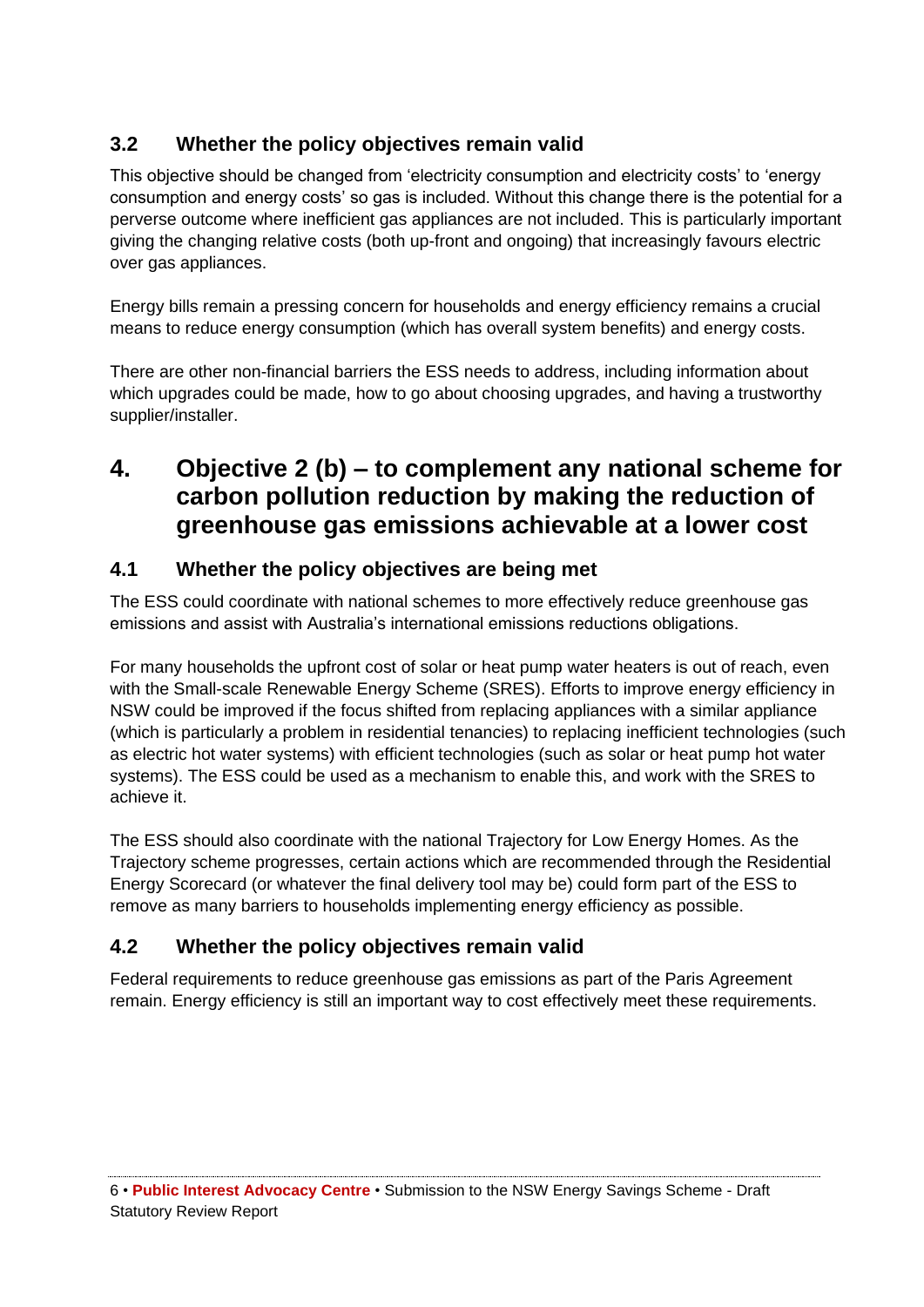## <span id="page-10-0"></span>**5. Objective 2 (c) – to reduce the cost of, and the need for, additional energy generation, transmission and distribution infrastructure**

### <span id="page-10-1"></span>**5.1 Whether the policy objectives are being met**

The ESS has reduced the need for additional energy infrastructure through overall energy savings. It would be more effective if it also addressed network constraints in certain areas, including some more remote and regional locations. This could be achieved by introducing a factor to incentivise service providers undertaking work in areas of network constraint.

## <span id="page-10-2"></span>**5.2 Whether the policy objectives remain valid**

Many NSW households, particularly in regional areas, will see increased network costs on their bills in future because of an excessive regulated asset base brought on by historically higherthan-necessary reliability standards and the anticipated significant increase in transmission spending. Reducing energy use overall remains an effective way to reduce the cost of, and need for, additional energy generation, transmission and distribution infrastructure.

## <span id="page-10-3"></span>**6. Whether the overall scheme design remains appropriate for securing those objectives**

The scheme as it is currently functioning has a residential offering which is too limited to be effective. However:

- The potential for energy efficiency remains high and the scheme can meet its objectives with more approved activities.
- Household targets should be set and barriers removed to enable a greater number of households to participate and benefit from the scheme, including low income households, renters and those in regional areas.
- When PIAC attempted to find ESS services for households via the ESS website, it found that where there was a service provider, there wasn't more than one operating in an area, including in Sydney. The limited number of service providers for households across the state indicates the scheme may not be operating in an optimal manner.
- Coordinating with other government programs will improve uptake and the effectiveness of the ESS.

Low cost greenhouse gas emissions reductions continue to be required to meet Australia's international climate obligations and the ESS has further potential to assist in meeting this goal.

NSW households face future additional network costs on their bills. Energy efficiency remains a cost-effective way to reduce the need to increase generation, transmission and distribution infrastructure. These savings can be particularly cost effective if they are undertaken in areas of constraint.